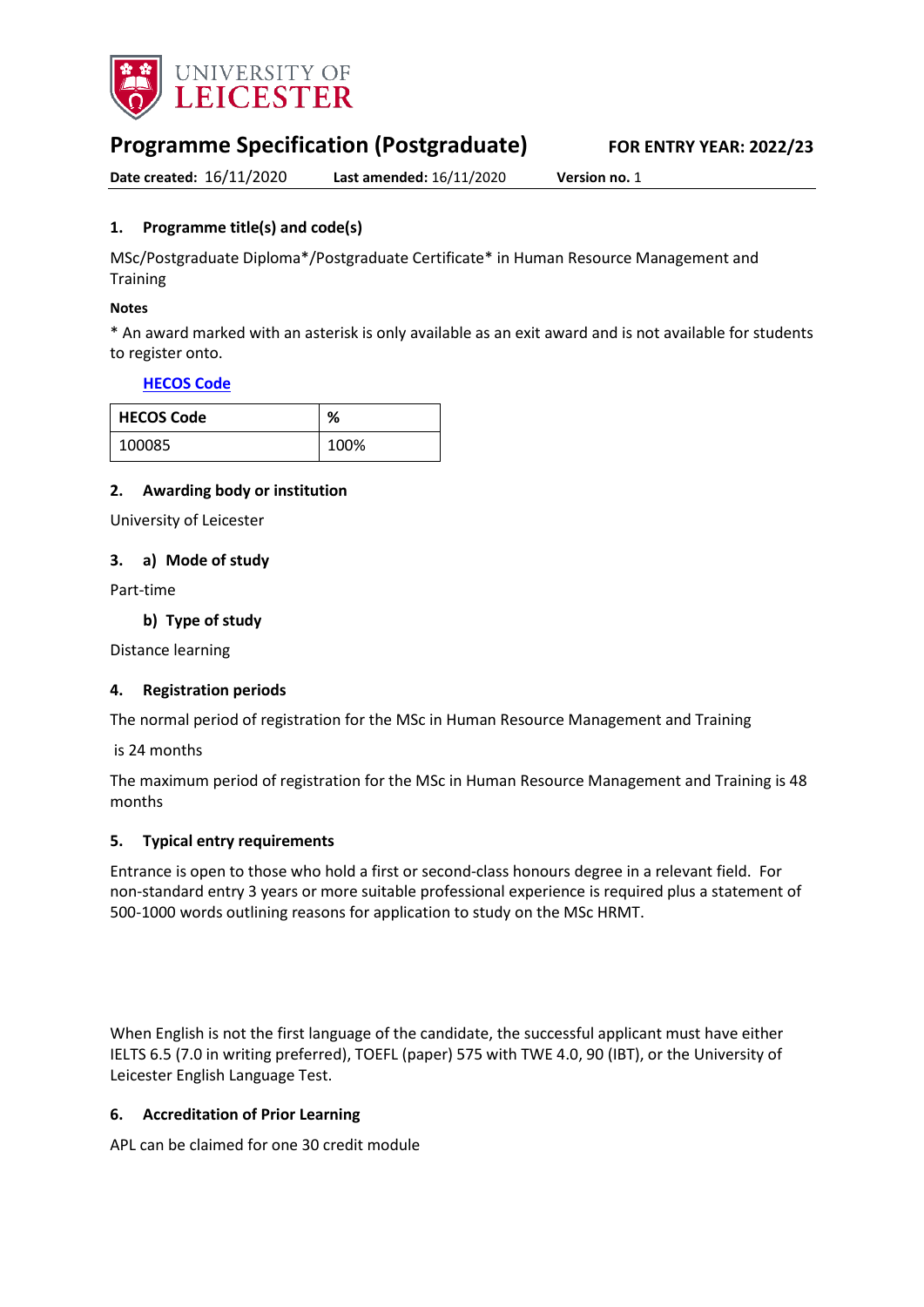# **7. Programme aims**

The programme aims to The programme aims to meet the learning and professional development needs of human resource (HR) and training practitioners. Students will acquire the latest academic and professional knowledge in the areas of employee development, workplace learning and human resources. There is also an option at Module 3 to enhance this knowledge in the global or national comparative context, or to focus on organisational performance and skills.

A key aim of this course is to develop the 'academically-informed' practitioner-researcher. In particular, this Masters degree places human resource management and training within their national and international context; to study the ways in which employee and organisational development are closely related to human resource topics such as recruitment, performance appraisal, teamwork and motivation; to equip students with the professional knowledge and skills relevant to the management of human resources and training. As part of this, the course equips students with the necessary skills to undertake research work in the broad area of human resources.

# **8. Reference points used to inform the programme specification**

- QAA Benchmarking Statement
- Framework for Higher Education Qualifications (FHEQ)
- UK Quality Code for Higher Education
- [University Learning](https://www2.le.ac.uk/offices/sas2/quality/learnteach) Strategy
- [University Assessment Strategy](https://www2.le.ac.uk/offices/sas2/quality/learnteach)
- University of Leicester Periodic Developmental Review Report
- External Examiners' reports (annual)
- United Nations Education for Sustainable Development Goals
- Student Destinations Data

# **9. Programme Outcomes**

Unless otherwise stated, programme outcomes apply to all awards specified in [1.](#page-0-0) Programme title(s).

# **Discipline specific knowledge and competencies**

#### i) Knowledge

| <b>Intended Learning</b><br><b>Outcomes</b>                                                                                                                                                                                                                                                                                                                | <b>Teaching and Learning Methods</b>                                                                                                                                                                                                 | <b>How Demonstrated?</b>                 |
|------------------------------------------------------------------------------------------------------------------------------------------------------------------------------------------------------------------------------------------------------------------------------------------------------------------------------------------------------------|--------------------------------------------------------------------------------------------------------------------------------------------------------------------------------------------------------------------------------------|------------------------------------------|
| <b>Certificate</b><br>Graduates should possess a<br>sound knowledge of the<br>evidence base and<br>theoretical perspectives<br>underpinning contemporary<br>research on i) human<br>resource management<br>(HRM) within the context of<br>the employment<br>relationship; and ii)<br>workplace learning and its<br>application to employee<br>development. | <b>Certificate</b><br>Distance learning course<br>materials.<br>Tutorials (face-to-face at<br>teaching events, via telephone,<br>via Skype)<br>Seminars (at teaching events)<br>Blackboard discussion boards<br>Independent research | <b>Certificate</b><br>Module assignments |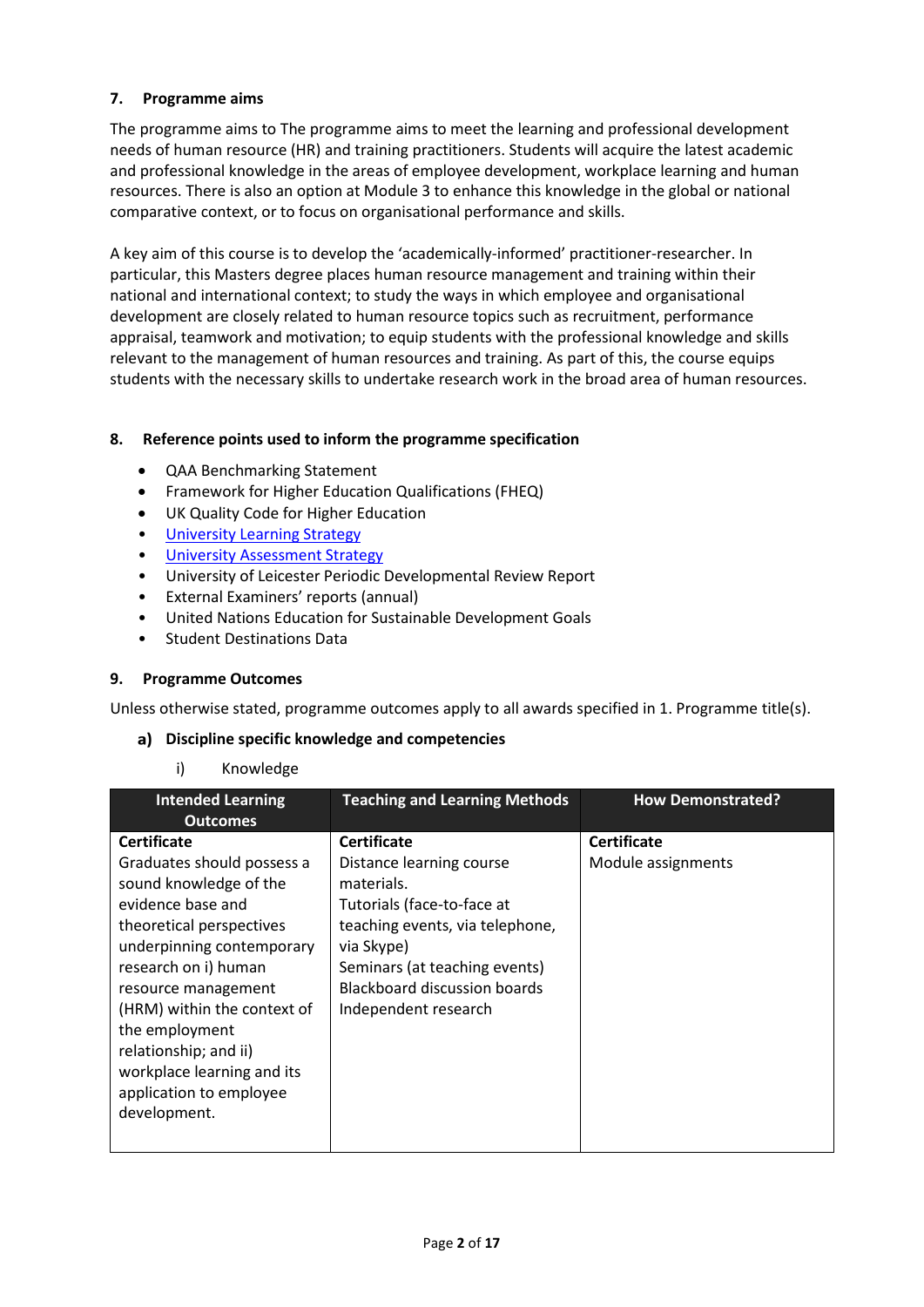| <b>Intended Learning</b><br><b>Outcomes</b>                                                                                                                                                                                                                                                                                                                                                                                                                     | <b>Teaching and Learning Methods</b>                                                | <b>How Demonstrated?</b>                                                                             |
|-----------------------------------------------------------------------------------------------------------------------------------------------------------------------------------------------------------------------------------------------------------------------------------------------------------------------------------------------------------------------------------------------------------------------------------------------------------------|-------------------------------------------------------------------------------------|------------------------------------------------------------------------------------------------------|
| <b>Diploma</b><br>In addition to the above,<br>graduates should possess a<br>sound knowledge of the<br>theories and evidence bases<br>underpinning contemporary<br>approaches to either:<br>implementing improvements<br>in organisational<br>performance OR one of the<br>following areas: The<br>changing nature of skills,<br>production, performance<br>and competitiveness,<br>Comparing national systems<br>of VET, The Global context of<br>HRD and HRM. | <b>Diploma</b><br>In addition to the above:<br><b>Research Methods Module</b>       | <b>Diploma</b><br>In addition to the above:<br>Also including Research Methods<br>module assignment. |
| <b>Masters</b><br>In addition to the above<br>students should possess<br>advanced knowledge of the<br>quantitative and qualitative<br>methods and methodologies<br>used to research human<br>resource management and<br>training                                                                                                                                                                                                                                | <b>Masters</b><br>In addition to the above the<br>dissertation supervision process. | <b>Masters</b><br>In addition to the above:<br><b>Dissertation</b>                                   |

# ii) Concepts

| <b>Intended Learning Outcomes</b>                                                                                                                                                                                                                                                                                                                    | <b>Teaching and Learning</b><br><b>Methods</b>                                                                                                                                                                                             | <b>How Demonstrated?</b>                 |
|------------------------------------------------------------------------------------------------------------------------------------------------------------------------------------------------------------------------------------------------------------------------------------------------------------------------------------------------------|--------------------------------------------------------------------------------------------------------------------------------------------------------------------------------------------------------------------------------------------|------------------------------------------|
| <b>Certificate</b><br>Graduates should possess a<br>sound knowledge of the<br>evidence base and theoretical<br>perspectives underpinning<br>contemporary research on i)<br>human resource management<br>(HRM) within the context of the<br>employment relationship; and<br>ii) workplace learning and its<br>application to employee<br>development. | <b>Certificate</b><br>Distance learning course<br>materials<br>Tutorials (face-to-face at<br>teaching events, via telephone,<br>via Skype)<br>Seminars (at teaching events)<br><b>Blackboard discussion boards</b><br>Independent research | <b>Certificate</b><br>Module assignments |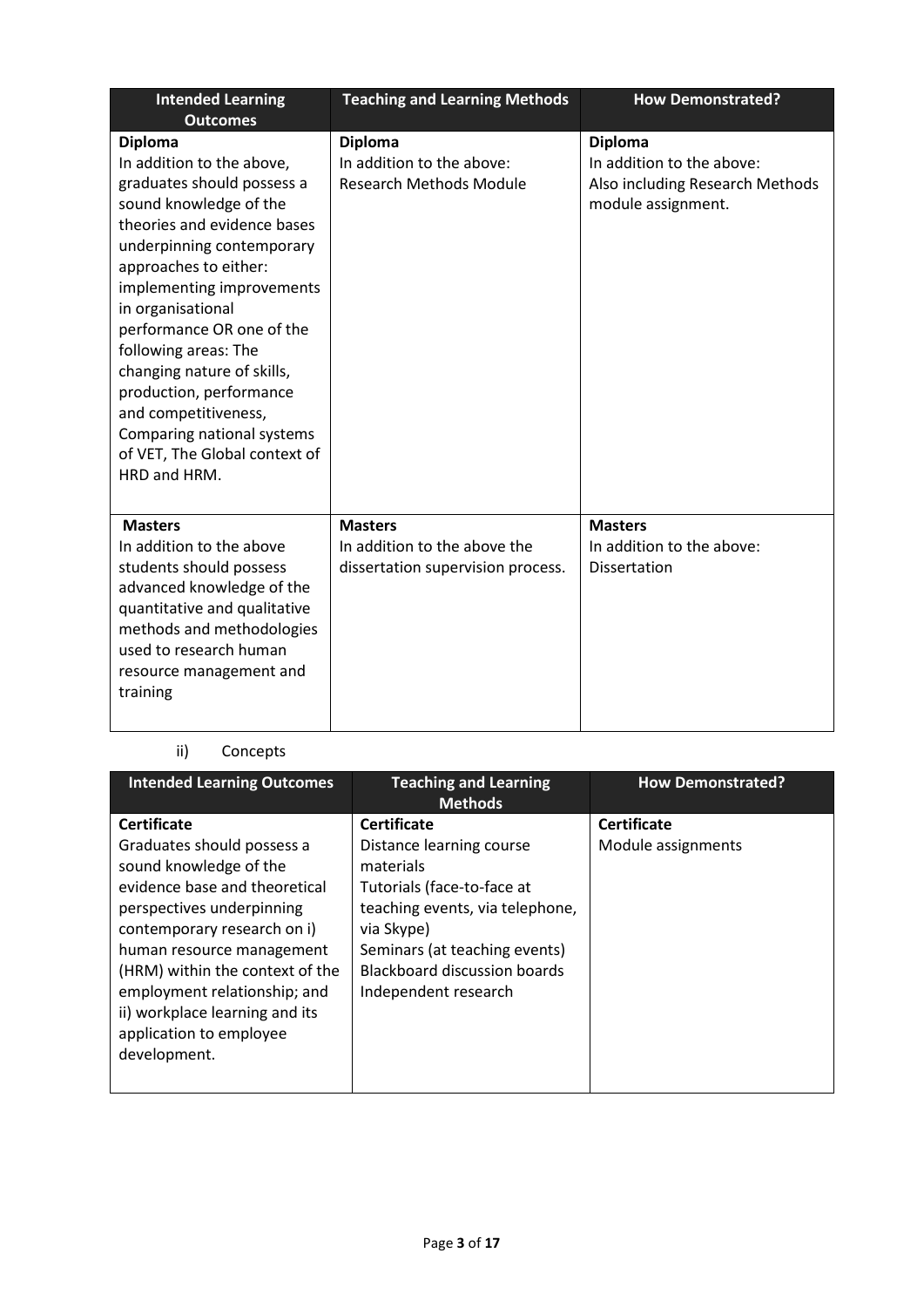| <b>Intended Learning Outcomes</b>                                                                                                                                                                                                                                                                                                                                                                                                                                                                                                                                                                                                                                                                                                                                                                                                                                                                                                                                                | <b>Teaching and Learning</b><br><b>Methods</b>                                          | <b>How Demonstrated?</b>                                                                             |
|----------------------------------------------------------------------------------------------------------------------------------------------------------------------------------------------------------------------------------------------------------------------------------------------------------------------------------------------------------------------------------------------------------------------------------------------------------------------------------------------------------------------------------------------------------------------------------------------------------------------------------------------------------------------------------------------------------------------------------------------------------------------------------------------------------------------------------------------------------------------------------------------------------------------------------------------------------------------------------|-----------------------------------------------------------------------------------------|------------------------------------------------------------------------------------------------------|
| <b>Diploma</b><br>In addition to the above,<br>graduates should be able to<br>explain and critique core<br>concepts used in Research<br>Methods (including quantitative<br>and qualitative methods<br>and methodologies, positivism,<br>post-positivism<br>and interpretivsim; different<br>forms of sampling; qualitative<br>and quantitative analysis<br>techniques), AND ONE of<br>the following fields:<br>The Organisation of Work<br>and Organisational Performance<br>(such as high performance work<br>practices, technical relations of<br>production, competitive<br>advantage); The Global Context<br>of HRD and HRM (including how<br>HRM is influenced by concepts<br>such as globalization, national<br>culture,<br>national and international<br>institutions); The<br>Changing Nature of Skills,<br><b>Production Performance and</b><br>Competitiveness (including<br>human and social capital<br>theories, internal labour market<br>theory and strategic HRM) | <b>Diploma</b><br>In addition to the above:<br><b>Research Methods Module</b>           | <b>Diploma</b><br>In addition to the above:<br>Also including Research<br>Methods module assignment. |
| <b>Masters</b><br>In addition to both of the above<br>graduates should be able<br>to explain and critique the<br>application of research methods<br>concepts to a practical research<br>project.                                                                                                                                                                                                                                                                                                                                                                                                                                                                                                                                                                                                                                                                                                                                                                                 | <b>Masters</b><br>In addition to the above:<br>The dissertation supervision<br>process. | <b>Masters</b><br>In addition to the above:<br>The Dissertation.                                     |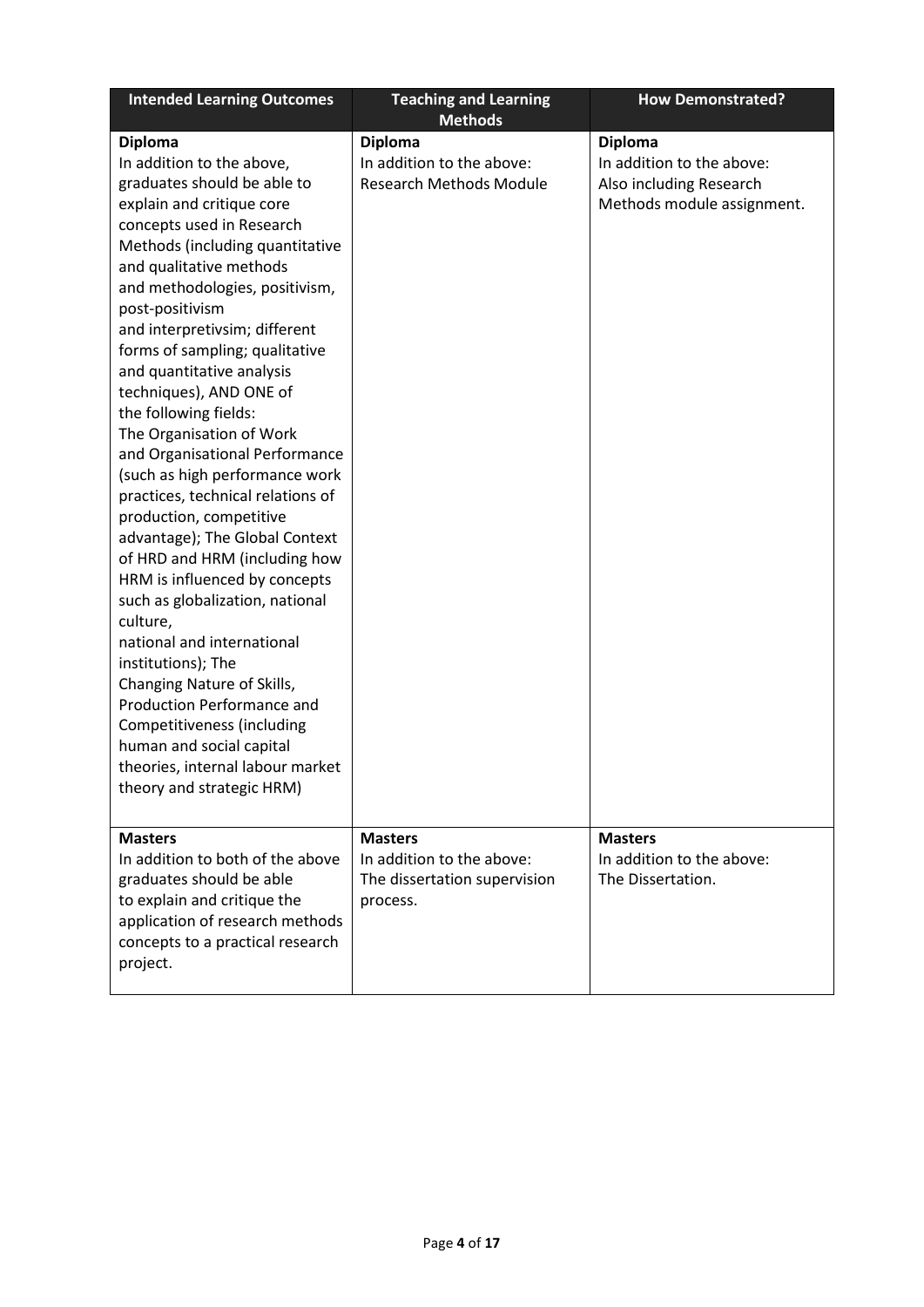iii) Techniques

| <b>Intended Learning</b>                                                                                                                                                                                                         | <b>Teaching and Learning Methods</b>                                                                                                                                                                                                                                                                                                                                                                                                                                                                                                                                                                                                                                                                                                                                  | <b>How Demonstrated?</b>                                                                               |
|----------------------------------------------------------------------------------------------------------------------------------------------------------------------------------------------------------------------------------|-----------------------------------------------------------------------------------------------------------------------------------------------------------------------------------------------------------------------------------------------------------------------------------------------------------------------------------------------------------------------------------------------------------------------------------------------------------------------------------------------------------------------------------------------------------------------------------------------------------------------------------------------------------------------------------------------------------------------------------------------------------------------|--------------------------------------------------------------------------------------------------------|
| <b>Outcomes</b>                                                                                                                                                                                                                  |                                                                                                                                                                                                                                                                                                                                                                                                                                                                                                                                                                                                                                                                                                                                                                       |                                                                                                        |
| <b>Certificate</b><br>Critique and<br>analyse academic reading,<br>research and writing<br>methods, and explain which<br>methods are most<br>appropriate.                                                                        | <b>Certificate</b><br>Distance learning course<br>materials<br>First 4 weeks of course focuses<br>on the Academic Writing Skills<br>module, building study skills and<br>academic writing. This includes<br>how to undertake the<br>reading/research and<br>information handling necessary<br>for academic writing<br>Tutorials (face-to-face at<br>teaching events, via telephone,<br>via Skype)<br>Seminars/workshops (at teaching<br>events) such as the assignment<br>writing and avoiding plagiarism<br>workshop<br><b>Blackboard discussion boards</b><br>Online learning tools/resources<br>via Blackboard (e.g. new online<br>'how to write your assignment'<br>tool to launch in November<br>2010; critical writing skills<br>tutorial; plagiarism tutorial) | <b>Certificate</b><br><b>Academic Writing Skills Portfolio</b><br>of exercises.<br>Module assignments. |
| <b>Diploma</b><br>As above.                                                                                                                                                                                                      | <b>Diploma</b><br>In addition to the above:<br><b>Research Methods Module</b>                                                                                                                                                                                                                                                                                                                                                                                                                                                                                                                                                                                                                                                                                         | <b>Diploma</b><br>In addition to the above:<br>Also including Research Methods<br>module assignment.   |
| <b>Masters</b><br>In addition to the above<br>students should<br>possess advanced knowledge<br>of the quantitative and<br>qualitative methods and<br>methodologies used to<br>research human resource<br>management and training | <b>Masters</b><br>In addition to the above:<br>Dissertation supervision process                                                                                                                                                                                                                                                                                                                                                                                                                                                                                                                                                                                                                                                                                       | <b>Masters</b><br>In addition to the above:<br>The Dissertation.                                       |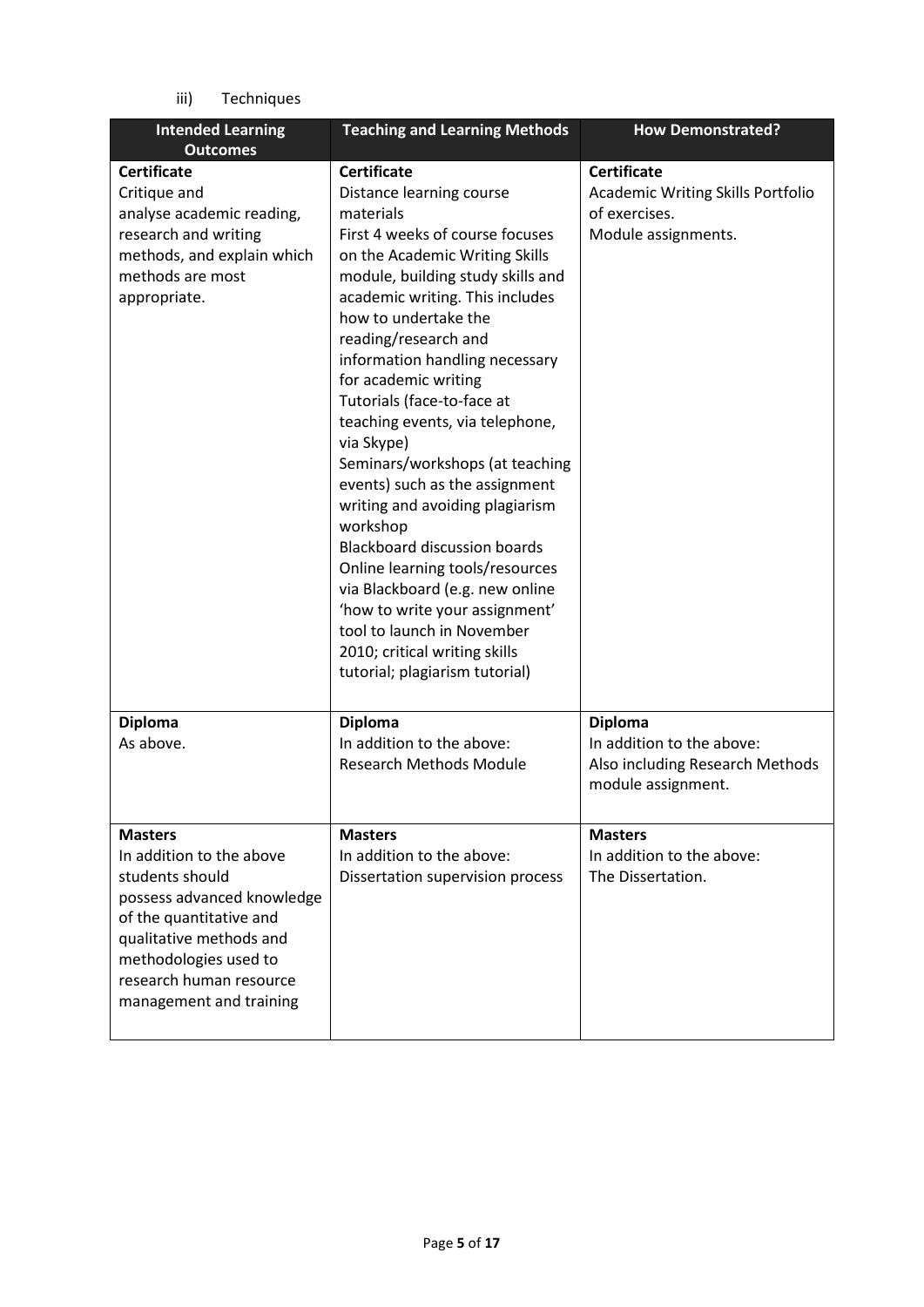iv) Critical analysis

| <b>Intended Learning</b><br><b>Outcomes</b>                                                                                                                                                       | <b>Teaching and Learning Methods</b>                                                                                                                                                                                                                                                                     | <b>How Demonstrated?</b>                                                                                         |
|---------------------------------------------------------------------------------------------------------------------------------------------------------------------------------------------------|----------------------------------------------------------------------------------------------------------------------------------------------------------------------------------------------------------------------------------------------------------------------------------------------------------|------------------------------------------------------------------------------------------------------------------|
| <b>Certificate and Diploma</b><br>Analyse and apply<br>understanding of concepts<br>and techniques with<br>independence, rigour<br>and self reflexivity and to<br>draw appropriate<br>conclusions | <b>Certificate and Diploma</b><br>Regular review exercises built<br>into course materials<br>Assignment preparation &<br>feedback<br>Tutorials (face-to-face at<br>teaching events, via telephone,<br>via Skype)<br>Self-reflection on assignment<br>submission (as a part of<br>assignment cover sheet) | <b>Certificate and Diploma</b><br><b>Academic Writing Skills Portfolio</b><br>of exercises<br>Module assignments |
| <b>Masters</b><br>Analyse and apply<br>understanding of concepts<br>and techniques with<br>independence, rigour<br>and self reflexivity and to<br>draw appropriate<br>conclusions                 | <b>Masters</b><br>In addition to the above:<br>The dissertation process and<br>independent research                                                                                                                                                                                                      | <b>Masters</b><br>In addition to the above:<br>Dissertation                                                      |

#### v) Presentation

| <b>Intended Learning</b><br><b>Outcomes</b>                                                                                                                                                   | <b>Teaching and Learning Methods</b>                                                                                                                                                                                    | <b>How Demonstrated?</b>                                                                                         |
|-----------------------------------------------------------------------------------------------------------------------------------------------------------------------------------------------|-------------------------------------------------------------------------------------------------------------------------------------------------------------------------------------------------------------------------|------------------------------------------------------------------------------------------------------------------|
| <b>Certificate and Diploma</b><br>To differentiate between<br>relevant and non-relevant<br>material; to write up and<br>deliver written work to a<br>professional standard                    | <b>Certificate and Diploma</b><br>Distance learning course<br>materials<br>Tutorials (face-to-face at<br>teaching events, via telephone,<br>via Skype)<br>Seminars (at teaching events)<br>Blackboard discussion boards | <b>Certificate and Diploma</b><br><b>Academic Writing Skills Portfolio</b><br>of exercises<br>Module assignments |
| <b>Masters</b><br>In addition to the above, to<br>arrange research material in<br>a manner appropriate to the<br>medium that is to be<br>assessed (i.e. research<br>proposal or dissertation) | <b>Masters</b><br>In addition to the above:<br>Dissertation supervision and<br>independent research.                                                                                                                    | <b>Masters</b><br>In addition to the above:<br><b>Dissertation</b>                                               |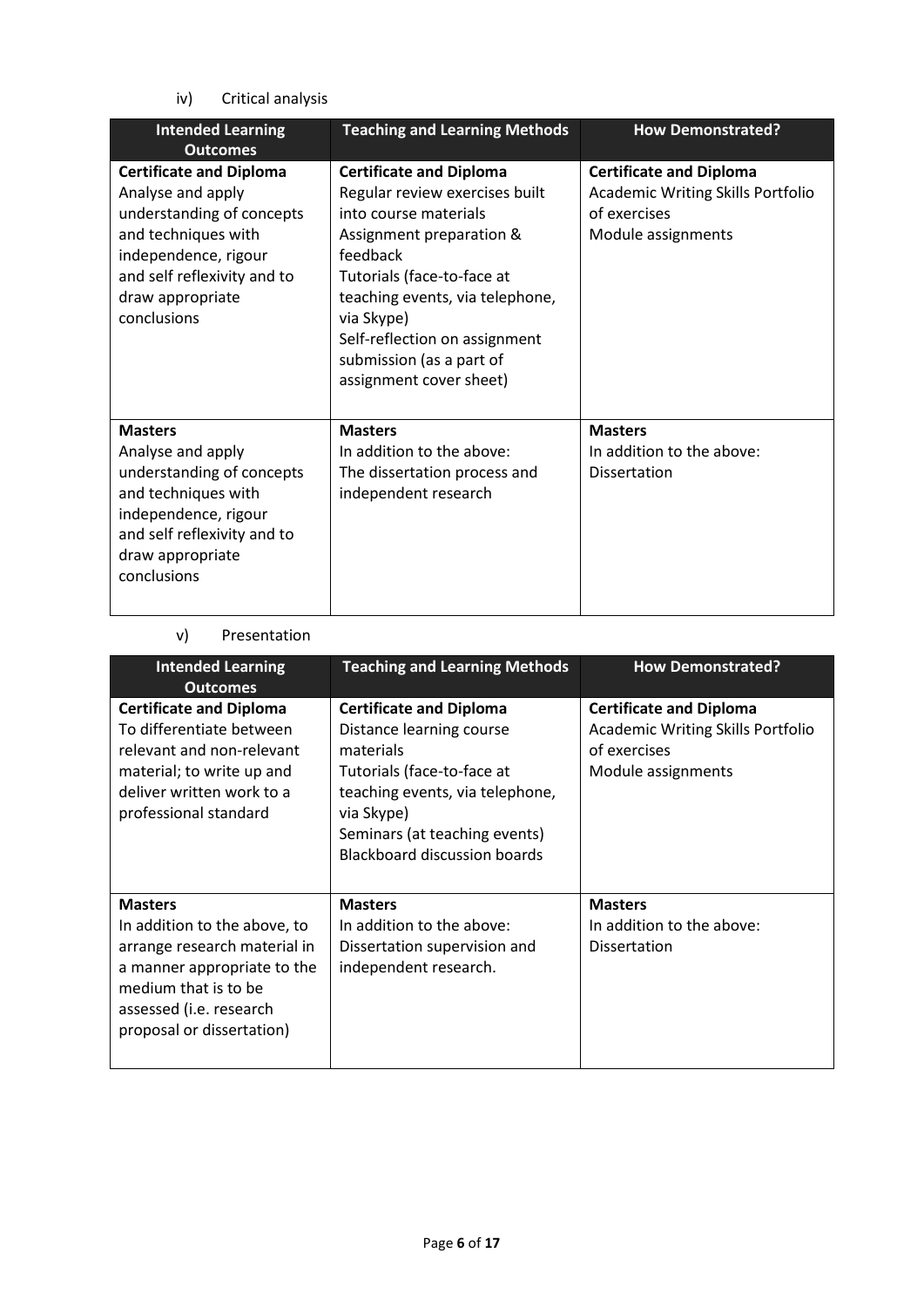vi) Appraisal of evidence

| <b>Intended Learning</b>                                                                                                                                                                              | <b>Teaching and Learning Methods</b>                                                                                                                                                                                                                                                                                                                                                                                                                                                                         | <b>How Demonstrated?</b>                                                                                          |
|-------------------------------------------------------------------------------------------------------------------------------------------------------------------------------------------------------|--------------------------------------------------------------------------------------------------------------------------------------------------------------------------------------------------------------------------------------------------------------------------------------------------------------------------------------------------------------------------------------------------------------------------------------------------------------------------------------------------------------|-------------------------------------------------------------------------------------------------------------------|
| <b>Outcomes</b>                                                                                                                                                                                       |                                                                                                                                                                                                                                                                                                                                                                                                                                                                                                              |                                                                                                                   |
| <b>Certificate and Diploma</b><br>To assess the relevance and<br>quality of a range of primary<br>sources and secondary<br>literature. To analyse a<br>variety of complex HRM and<br>Training issues. | <b>Certificate and Diploma</b><br>Distance learning course<br>materials<br>Regular review exercises built<br>into course materials<br>Tutorials (face-to-face at<br>teaching events, via telephone,<br>via Skype)<br>Seminars (at teaching events)<br><b>Blackboard discussion boards</b><br><b>Experience of writing</b><br>assignments - develop ability to<br>build and put forward an<br>argument based on analysis of<br>evidence (e.g. academic debates,<br>learning materials, practice<br>knowledge) | <b>Certificate and Diploma</b><br><b>Academic Writing Skills Portfolio</b><br>of exercises.<br>Module assignments |
| <b>Masters</b><br>In addition to the above,<br>demonstrate an independent<br>level of inquiry at an<br>advanced level                                                                                 | <b>Masters</b><br>In addition to the above:<br>Dissertation supervision process                                                                                                                                                                                                                                                                                                                                                                                                                              | <b>Masters</b><br>In addition to the above:<br><b>Dissertation</b>                                                |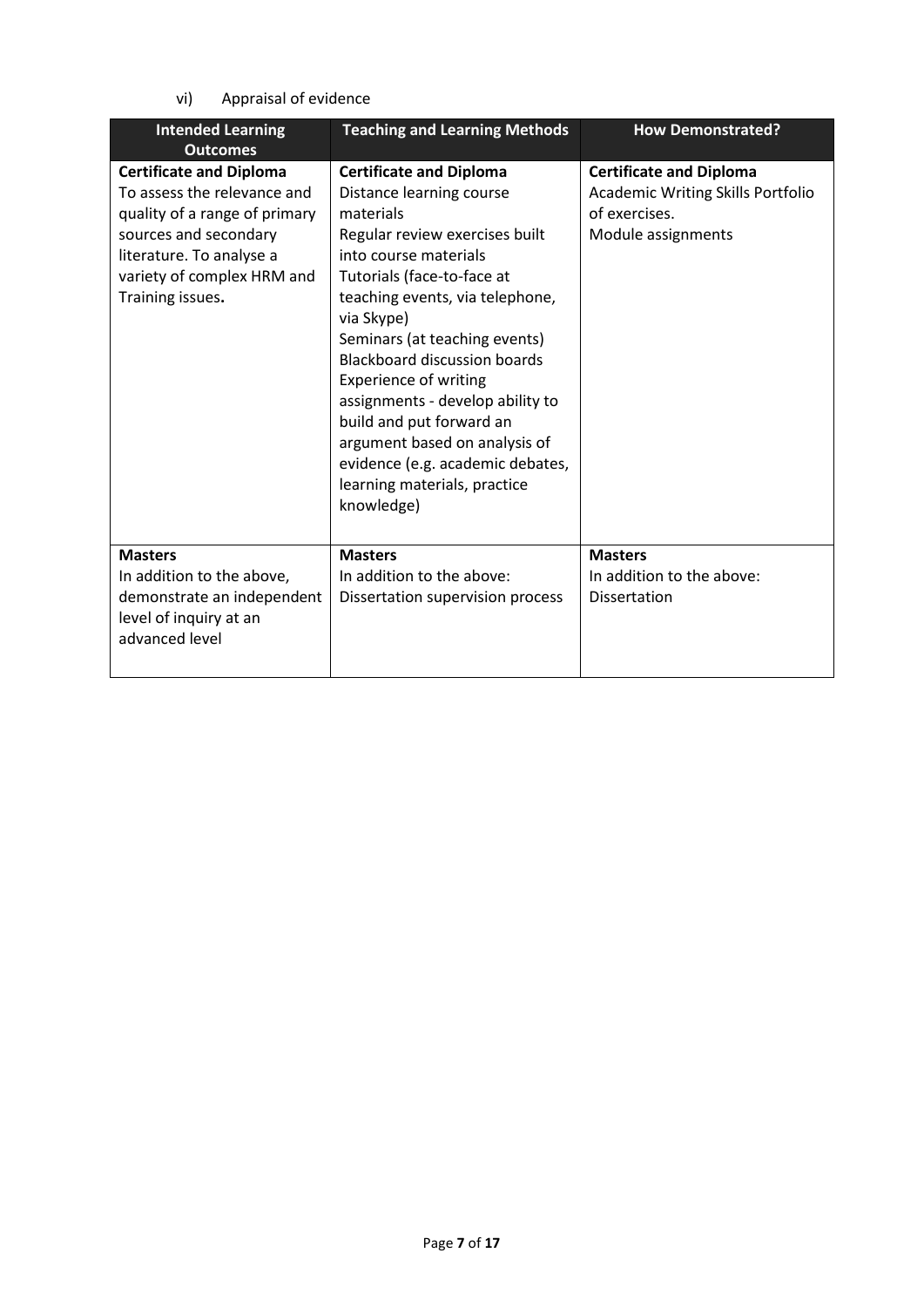# **b)** Transferable skills

i) Research skills

| <b>Intended Learning</b>                                                                                                  | <b>Teaching and Learning Methods</b>                                                                                                                                                                                                                                                                                                                                                                                                                                                                                                                                                                                                                                                                                                                                                                                                            | <b>How Demonstrated?</b>                                                                             |
|---------------------------------------------------------------------------------------------------------------------------|-------------------------------------------------------------------------------------------------------------------------------------------------------------------------------------------------------------------------------------------------------------------------------------------------------------------------------------------------------------------------------------------------------------------------------------------------------------------------------------------------------------------------------------------------------------------------------------------------------------------------------------------------------------------------------------------------------------------------------------------------------------------------------------------------------------------------------------------------|------------------------------------------------------------------------------------------------------|
| <b>Outcomes</b>                                                                                                           |                                                                                                                                                                                                                                                                                                                                                                                                                                                                                                                                                                                                                                                                                                                                                                                                                                                 |                                                                                                      |
| <b>Certificate</b><br>Locate, organise and marshal<br>evidence, report on findings                                        | <b>Certificate</b><br>This is progressively developed<br>through modes of assessed and<br>formative work including:<br>Distance learning course<br>materials<br>First 4 weeks of course focuses<br>on the Academic Writing Skills<br>module, building study skills and<br>academic writing.<br>Experience of writing the<br>assignments and receiving<br>summative and formative<br>feedback<br>Tutorials (face-to-face at<br>teaching events, via telephone,<br>via Skype)<br>Seminars/workshops (at teaching<br>events) such as the assignment<br>writing and avoiding plagiarism<br>workshop<br><b>Blackboard discussion boards</b><br>Online learning tools/resources<br>via Blackboard (e.g. new online<br>'how to write your assignment'<br>tool to launch in November<br>2010; critical writing skills<br>tutorial; plagiarism tutorial) | <b>Certificate</b><br><b>Academic Writing Skills Portfolio</b><br>of exercises<br>Module assignments |
| <b>Diploma</b><br>In addition to the above:<br>Analyse complex ideas and<br>construct sophisticated<br>critical arguments | <b>Diploma</b><br>In addition to the above:<br>Research Methods Module -<br>incorporates research<br>preparation, philosophy and<br>techniques                                                                                                                                                                                                                                                                                                                                                                                                                                                                                                                                                                                                                                                                                                  | <b>Diploma</b><br>In addition to the above:<br>Research methods assignment.                          |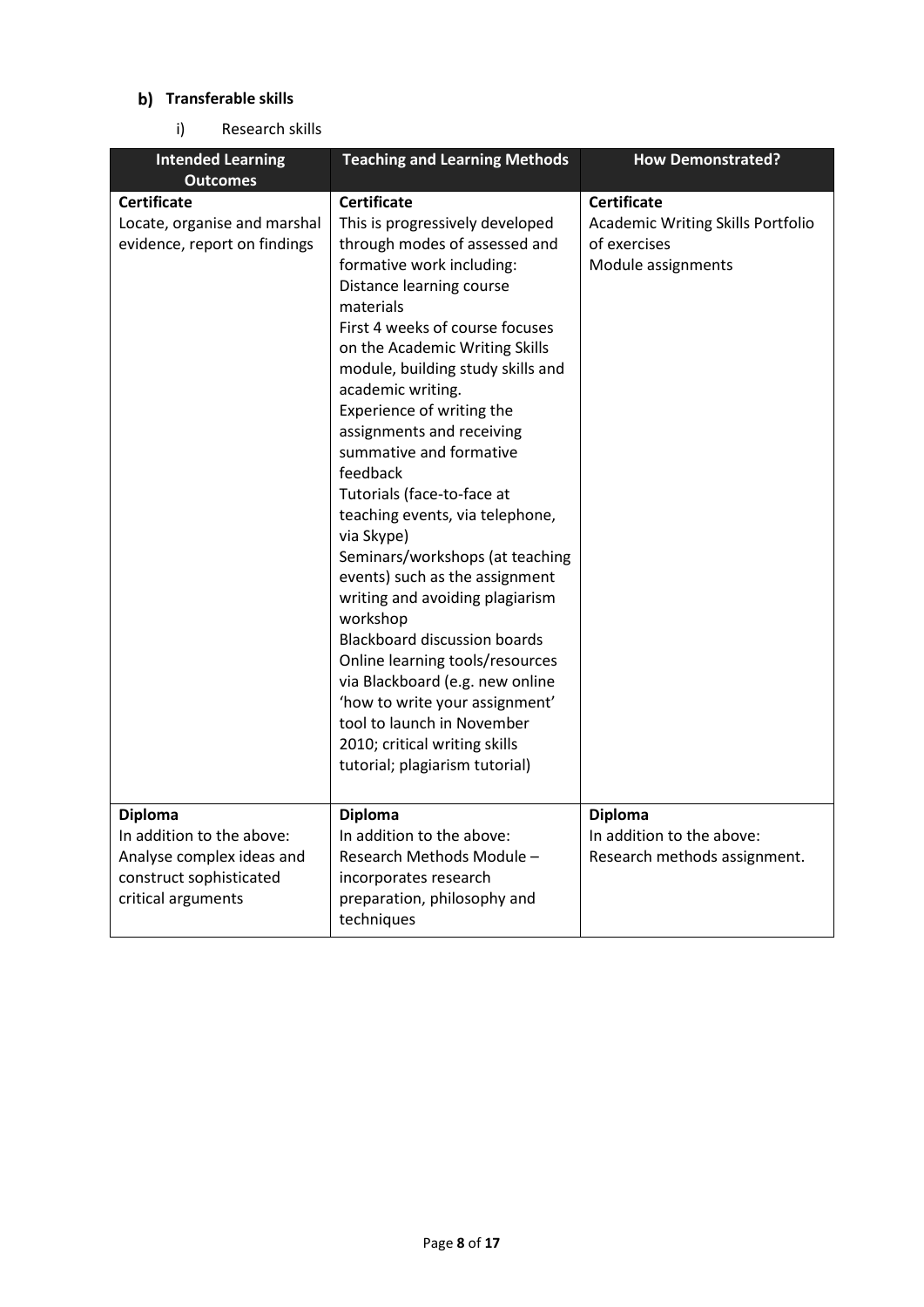| <b>Intended Learning</b><br><b>Outcomes</b>                                                                                                                                                                                                                                                                                                                                                                    | <b>Teaching and Learning Methods</b>                                                                                         | <b>How Demonstrated?</b>                                           |
|----------------------------------------------------------------------------------------------------------------------------------------------------------------------------------------------------------------------------------------------------------------------------------------------------------------------------------------------------------------------------------------------------------------|------------------------------------------------------------------------------------------------------------------------------|--------------------------------------------------------------------|
| <b>Masters</b><br>In addition to the above:<br>to construct research<br>projects based on focused<br>research questions, conduct<br>significant background<br>research and literature<br>surveys, collect and analyse<br>data which is relevant to<br>research questions, report<br>on findings, critiquing the<br>data from competing<br>viewpoints, construct a<br>critical argument at an<br>advanced level | <b>Masters</b><br>In addition to the above:<br>Dissertation supervision process<br>Experience of writing the<br>dissertation | <b>Masters</b><br>In addition to the above:<br><b>Dissertation</b> |

# ii) Communication skills

| <b>Intended Learning</b>                                                                                                                                                                     | <b>Teaching and Learning Methods</b>                                                                                                                                                                                                                                                                                                                                                                                                                                                                                                                                                                                        | <b>How Demonstrated?</b>                                                                      |
|----------------------------------------------------------------------------------------------------------------------------------------------------------------------------------------------|-----------------------------------------------------------------------------------------------------------------------------------------------------------------------------------------------------------------------------------------------------------------------------------------------------------------------------------------------------------------------------------------------------------------------------------------------------------------------------------------------------------------------------------------------------------------------------------------------------------------------------|-----------------------------------------------------------------------------------------------|
| <b>Outcomes</b>                                                                                                                                                                              |                                                                                                                                                                                                                                                                                                                                                                                                                                                                                                                                                                                                                             |                                                                                               |
| <b>Certificate</b><br>Discuss and present<br>arguments showing ability<br>to communicate ideas<br>effectively, writing using the<br>appropriate academic<br>convention for the<br>discipline | <b>Certificate</b><br><b>Study of Academic Writing Skills</b><br>module<br>Experience of writing the<br>assignments and receiving<br>summative and formative<br>feedback<br>Tutorials (face-to-face at<br>teaching events, via telephone,<br>via Skype)<br>Seminars/workshops (at teaching<br>events) such as the assignment<br>writing and avoiding plagiarism<br>workshop<br><b>Blackboard discussion boards</b><br>Online learning tools/resources<br>via Blackboard (e.g. new online<br>'how to write your assignment'<br>tool to launch in November<br>2010; critical writing skills<br>tutorial; plagiarism tutorial) | <b>Certificate</b><br>Academic Writing Skills Portfolio<br>of exercises<br>Module assignments |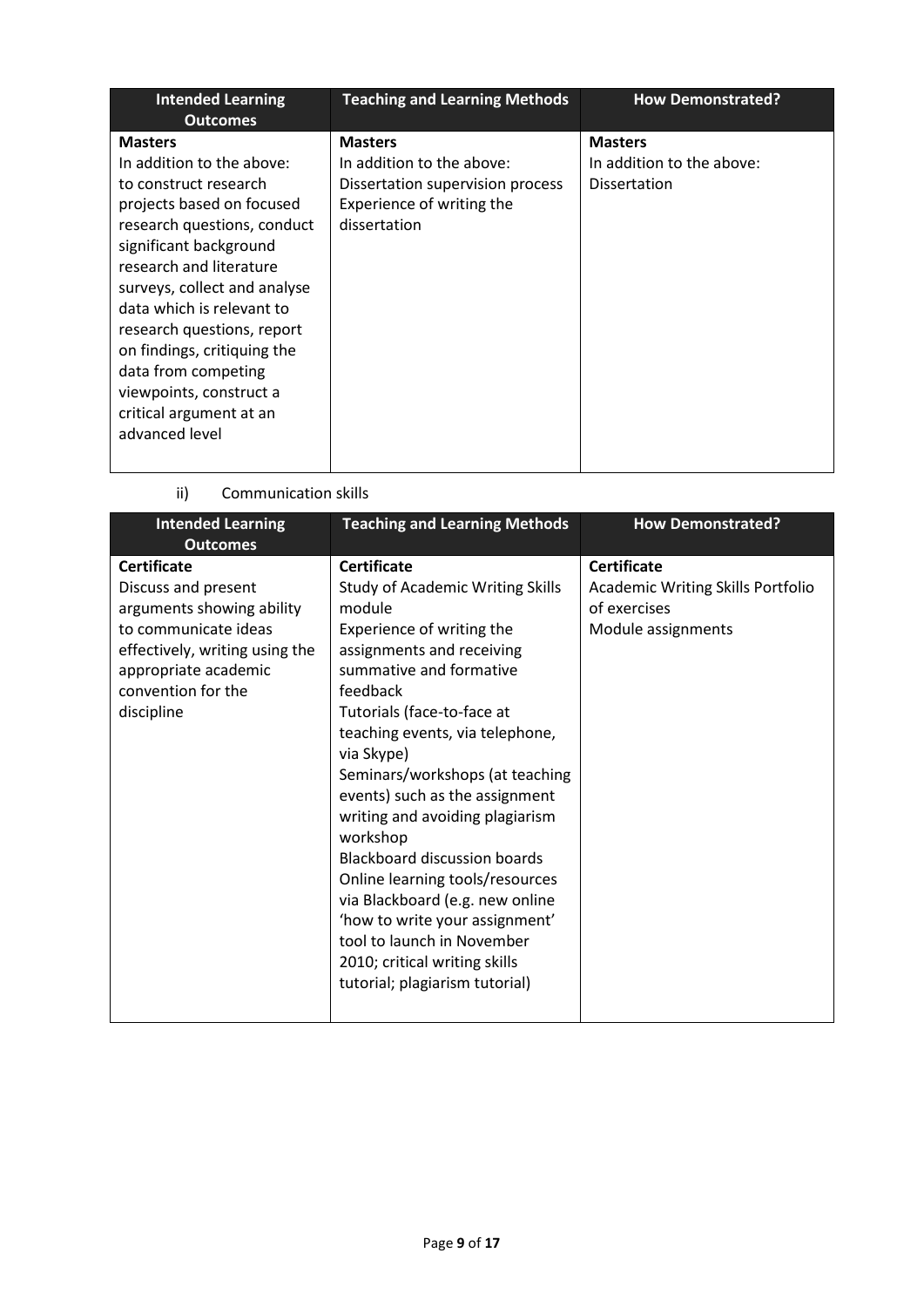| <b>Intended Learning</b><br><b>Outcomes</b>                                                                                                                                                                               | <b>Teaching and Learning Methods</b>                                                                                                                   | <b>How Demonstrated?</b>                                                    |
|---------------------------------------------------------------------------------------------------------------------------------------------------------------------------------------------------------------------------|--------------------------------------------------------------------------------------------------------------------------------------------------------|-----------------------------------------------------------------------------|
| <b>Diploma</b><br>Critically discuss and present<br>arguments showing a sound<br>level of analysis, to<br>communicate ideas<br>effectively, writing using the<br>appropriate academic<br>convention for the<br>discipline | <b>Diploma</b><br>In addition to the above:<br>Research Methods Module -<br>includes discussion of<br>presentation conventions and<br>expectations     | <b>Diploma</b><br>In addition to the above:<br>Research methods assignment. |
| <b>Masters</b><br>In addition to the above,<br>construct a dissertation that<br>is logically structured and<br>written with clarity and<br>precision.                                                                     | <b>Masters</b><br>In addition to the above:<br>Dissertation supervision process<br>Experience of writing the<br>dissertation and receiving<br>feedback | <b>Masters</b><br>In addition to the above:<br><b>Dissertation</b>          |

# iii) Data presentation

| <b>Intended Learning</b><br><b>Outcomes</b>                                                            | <b>Teaching and Learning Methods</b>                                                                                                                                                                                                                                                           | <b>How Demonstrated?</b>              |
|--------------------------------------------------------------------------------------------------------|------------------------------------------------------------------------------------------------------------------------------------------------------------------------------------------------------------------------------------------------------------------------------------------------|---------------------------------------|
| <b>Masters</b><br>Present research clearly and<br>effectively using appropriate<br><b>IT</b> resources | <b>Masters</b><br>Research Methods Module<br>Independent research<br>Dissertation supervision process<br>Tutorials (face-to-face at<br>teaching events, via telephone,<br>via Skype)<br>Seminars/workshops (at teaching<br>events) with several dissertation<br>and research-focused workshops | <b>Masters</b><br><b>Dissertation</b> |
|                                                                                                        |                                                                                                                                                                                                                                                                                                |                                       |

# iv) Information technology

| <b>Intended Learning</b><br><b>Outcomes</b>                                                                                | <b>Teaching and Learning Methods</b>                                                                                                                      | <b>How Demonstrated?</b>                                                                                 |
|----------------------------------------------------------------------------------------------------------------------------|-----------------------------------------------------------------------------------------------------------------------------------------------------------|----------------------------------------------------------------------------------------------------------|
| <b>Certificate and Diploma</b><br>Present assignments in line<br>with course regulations using<br>appropriate IT resources | <b>Certificate and Diploma</b><br>Ability to present assignments<br>and dissertation in line with<br>course regulations using<br>appropriate IT resources | <b>Certificate and Diploma</b><br>Module assignments                                                     |
| <b>Masters</b><br>As above:<br>Present assignments in line<br>with course regulations using<br>appropriate IT resources.   | <b>Masters</b><br>In addition to the above:<br>Dissertation supervision process<br>Experience of writing the<br>dissertation and receiving<br>feedback    | <b>Masters</b><br>In addition to the above:<br>Data preparation in dissertation<br>Dissertation write up |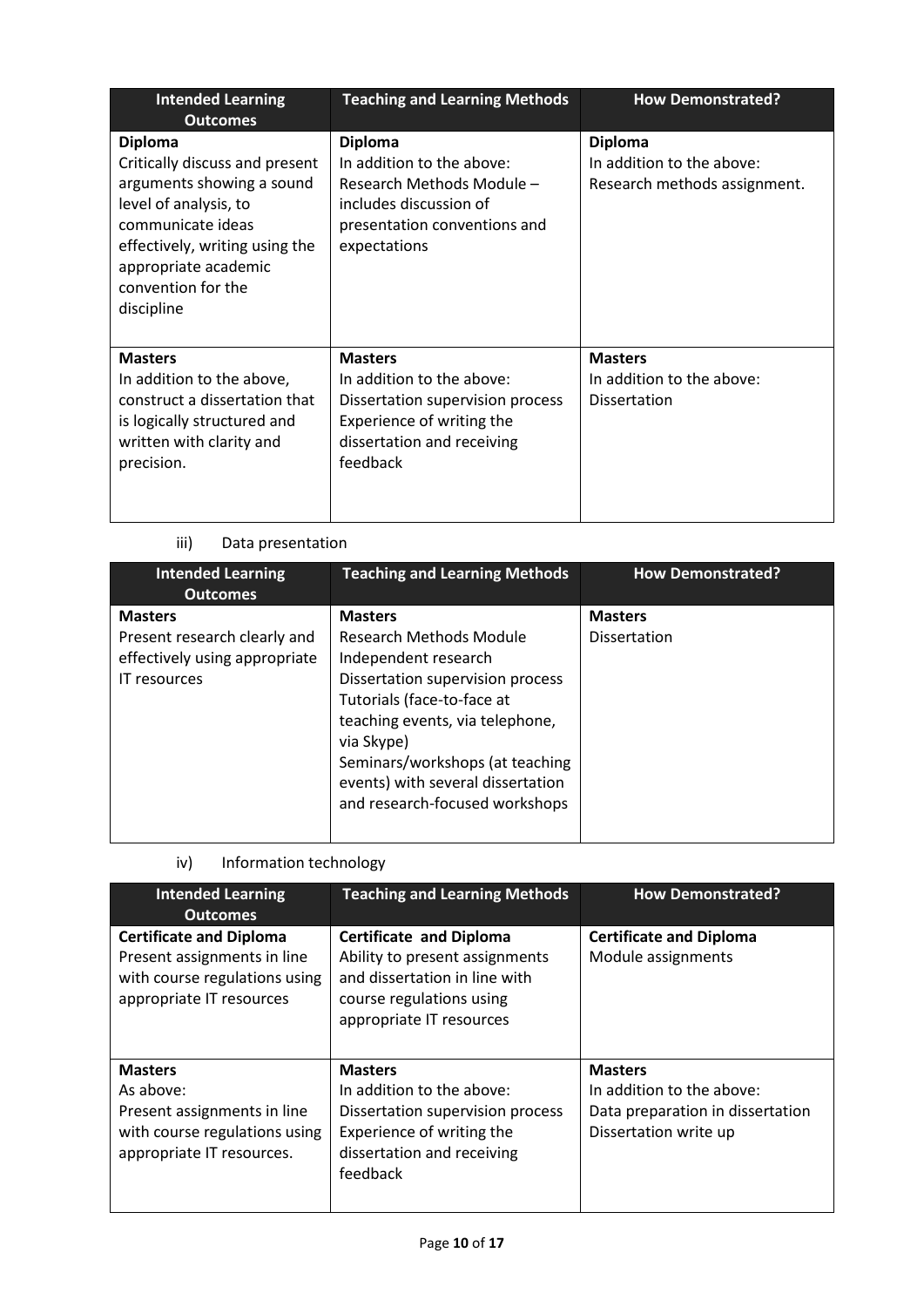v) Problem solving

| <b>Intended Learning</b><br><b>Outcomes</b>                                                                                     | <b>Teaching and Learning Methods</b>                                                                                       | <b>How Demonstrated?</b>                                                    |
|---------------------------------------------------------------------------------------------------------------------------------|----------------------------------------------------------------------------------------------------------------------------|-----------------------------------------------------------------------------|
| <b>Certificate and Diploma</b><br>Critique and assess concepts<br>to theory and practice and<br>draw appropriate<br>conclusions | <b>Certificate and Diploma</b><br>Ability to apply concepts to<br>theory and practice and draw<br>appropriate conclusions. | <b>Certificate and Diploma</b><br>Module assignments                        |
| Masters.<br>Critique and assess concepts<br>to theory and practice and<br>draw appropriate<br>conclusions                       | <b>Masters</b><br>In addition to the above:<br>Dissertation supervision process                                            | <b>Masters</b><br>Data preparation in dissertation<br>Dissertation write up |

| <b>Intended Learning</b>                                                                                                                     | <b>Teaching and Learning Methods</b>                                                                                                                                                                                                                                                                                                                                        | <b>How Demonstrated?</b>                                                                                                             |
|----------------------------------------------------------------------------------------------------------------------------------------------|-----------------------------------------------------------------------------------------------------------------------------------------------------------------------------------------------------------------------------------------------------------------------------------------------------------------------------------------------------------------------------|--------------------------------------------------------------------------------------------------------------------------------------|
| <b>Outcomes</b>                                                                                                                              |                                                                                                                                                                                                                                                                                                                                                                             |                                                                                                                                      |
| <b>Certificate and Diploma</b><br>To work collaboratively as<br>part of a team; to<br>contribute and comment on<br>ideas in learning groups. | <b>Certificate and Diploma</b><br>Tutorials (face-to-face at<br>teaching events, via telephone,<br>via Skype)<br>Seminars/workshops (at teaching<br>events) with several dissertation<br>and research-focused workshops<br>Seminar activities. Use of on-line<br>learning and electronic<br>asynchronous discussions Study<br>groups<br><b>Blackboard discussion boards</b> | <b>Certificate and Diploma</b><br>Formative assessment through<br>tutorial contact with academic<br>staff                            |
| <b>Masters</b><br>To predict how and when to<br>draw on the knowledge and<br>expertise of others                                             | <b>Masters</b><br>In addition to the above:<br>Dissertation supervision                                                                                                                                                                                                                                                                                                     | <b>Masters</b><br>In addition to the above:<br>Formative assessment though<br>collaborative work with<br>dissertation supervisor (M) |

vi) Working relationships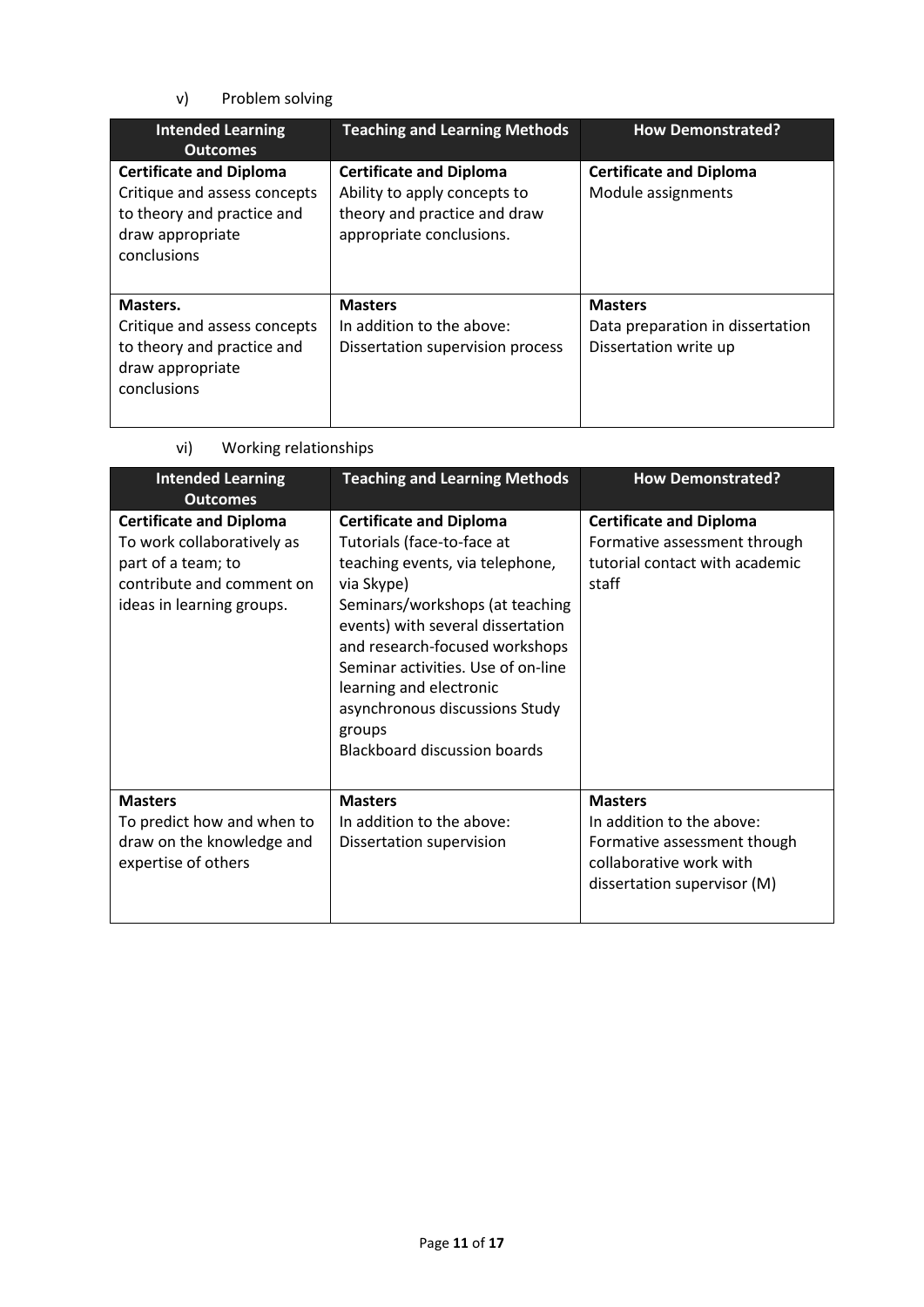vii) Managing learning

| <b>Intended Learning</b><br><b>Outcomes</b>                                                                                                                                                                                                                                      | <b>Teaching and Learning Methods</b>                                                                                                                                                                                                                                                                                                                                                                                                                                                                                                                                                                                                                                                            | <b>How Demonstrated?</b>                                                    |
|----------------------------------------------------------------------------------------------------------------------------------------------------------------------------------------------------------------------------------------------------------------------------------|-------------------------------------------------------------------------------------------------------------------------------------------------------------------------------------------------------------------------------------------------------------------------------------------------------------------------------------------------------------------------------------------------------------------------------------------------------------------------------------------------------------------------------------------------------------------------------------------------------------------------------------------------------------------------------------------------|-----------------------------------------------------------------------------|
| <b>Certificate</b><br>To classify an extensive<br>literature and demonstrate<br>familiarity with subject-<br>relevant debates and<br>concepts. To timetable self<br>directed study to ensure the<br>completion of assessment<br>tasks and manage the<br>related study work-load. | <b>Certificate</b><br>Distance learning course<br>materials<br>First 4 weeks of course focuses<br>on the Academic Writing Skills<br>module, building study skills and<br>academic writing.<br>Experience of writing the<br>assignments and receiving<br>summative and formative<br>feedback<br>Self-reflection on assignment<br>submission (as a part of<br>assignment cover sheet)<br>Tutorials (face-to-face at<br>teaching events, via telephone,<br>via Skype)<br>Seminars/workshops (at teaching<br>events) such as the various study<br>skills workshops<br><b>Blackboard discussion boards</b><br>Online learning tools/resources<br>via Blackboard (e.g. FAQs section<br>on Blackboard) | <b>Certificate</b><br>Module assignments                                    |
| <b>Diploma</b><br>To classify an extensive<br>literature and demonstrate<br>familiarity with subject-<br>relevant debates and<br>concepts. To timetable self<br>directed study to ensure the<br>completion of<br>assessment tasks and<br>manage the related study<br>work-load.  | <b>Diploma</b><br>In addition to the above:<br>Research Methods Module -<br>incorporates research<br>preparation, philosophy and<br>techniques                                                                                                                                                                                                                                                                                                                                                                                                                                                                                                                                                  | <b>Diploma</b><br>In addition to the above:<br>Research methods assignment. |
| <b>Masters</b><br>In addition to the above:<br>Construct a credible research<br>project, drawing up a<br>realistic research timetable,<br>carrying out independent<br>research, reflecting on and<br>writing up results.                                                         | <b>Masters</b><br>In addition to the above:<br>Dissertation supervision process<br>Experience of writing the<br>dissertation                                                                                                                                                                                                                                                                                                                                                                                                                                                                                                                                                                    | <b>Masters</b><br>Data preparation in dissertation<br>Dissertation write up |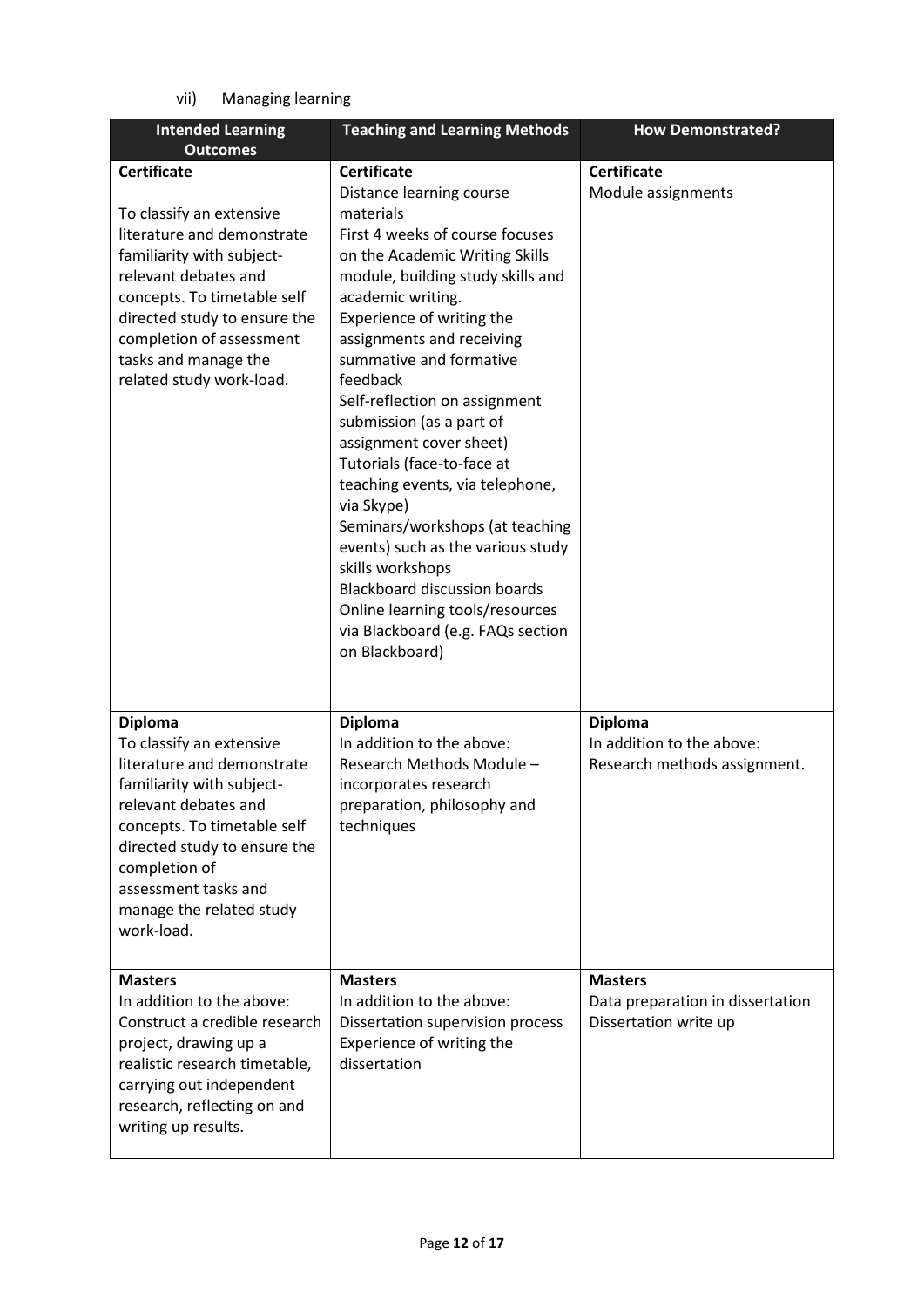viii) Career management

| <b>Intended Learning</b><br><b>Outcomes</b>                                                                                                                     | <b>Teaching and Learning</b><br><b>Methods</b>                                                                                                                                                                                                                                                                                                                                                                                                                                                                                                                                                                                                                                                                              | <b>How Demonstrated?</b>                                                    |
|-----------------------------------------------------------------------------------------------------------------------------------------------------------------|-----------------------------------------------------------------------------------------------------------------------------------------------------------------------------------------------------------------------------------------------------------------------------------------------------------------------------------------------------------------------------------------------------------------------------------------------------------------------------------------------------------------------------------------------------------------------------------------------------------------------------------------------------------------------------------------------------------------------------|-----------------------------------------------------------------------------|
|                                                                                                                                                                 |                                                                                                                                                                                                                                                                                                                                                                                                                                                                                                                                                                                                                                                                                                                             |                                                                             |
| <b>Certificate</b><br>Evaluate the relationship<br>between practice and<br>theory, opportunities to<br>critique theory/research and<br>apply theory to practice | <b>Certificate</b><br>Distance learning course<br>materials<br>Academic Writing Skills module,<br>includes elements on how to<br>draw on/critique practice and<br>experience.<br>Assignment questions are<br>geared to a critical engagement<br>with theory and practice<br>Tutorials (face-to-face at<br>teaching events, via telephone,<br>via Skype)<br>Seminars/workshops (at<br>teaching events) particularly<br>module-focused workshops<br>which include discussion of<br>theory-practice<br><b>Blackboard discussion boards</b><br>Online learning tools/resources<br>via Blackboard (e.g. new online<br>'how to write your assignment'<br>tool to launch in November<br>2010; critical writing skills<br>tutorial) | <b>Certificate and Diploma</b><br>Module assignment                         |
| <b>Diploma</b><br>Evaluate the relationship<br>between practice and<br>theory, opportunities to<br>critique theory/research and<br>apply theory to practice     | <b>Diploma</b><br>In addition to the above:<br>Research Methods -<br>incorporates research<br>preparation, philosophy and<br>techniques                                                                                                                                                                                                                                                                                                                                                                                                                                                                                                                                                                                     | <b>Diploma</b><br>In addition to the above:<br>Research methods assignment. |
| <b>Masters</b><br>In addition to the above:<br>Research a topic related to<br>the student's work<br>experience/ practice.                                       | <b>Masters</b><br>In addition to the above:<br>Dissertation supervision<br>process<br>Experience of writing the<br>dissertation                                                                                                                                                                                                                                                                                                                                                                                                                                                                                                                                                                                             | <b>Masters</b><br>In addition to the above:<br>Dissertation                 |

# **10. Special features**

N/A

# **11. Indicators of programme quality**

The existing MSc programmes consistently receives excellent feedback from the External Examiners. In particular, the quality of the course materials and of the feedback students receive is always commended. CLMS has strong student support systems, and these are recognised across the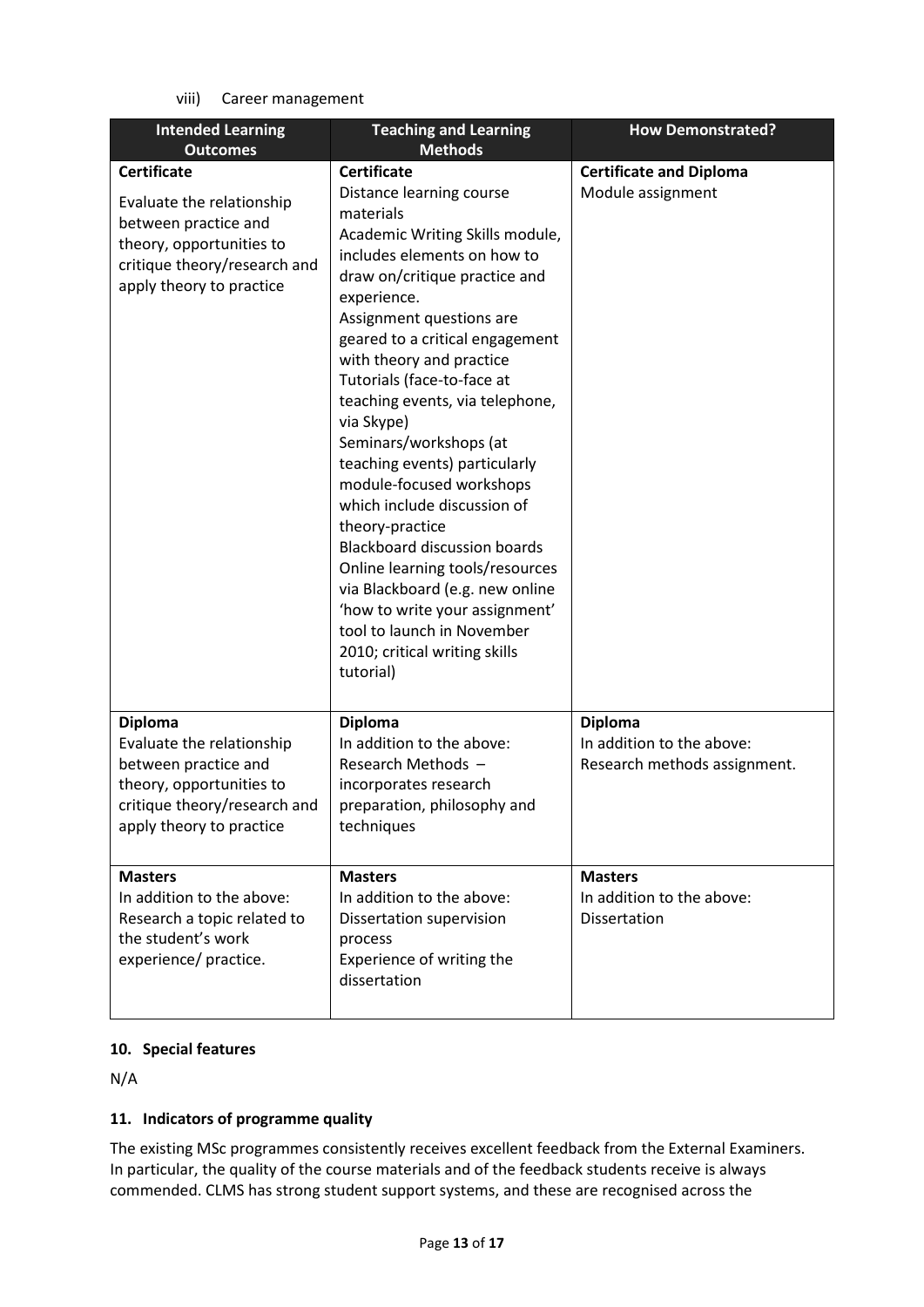University. CLMS has been part of numerous University-wide QAA reviews, and the last departmental QAA was in 2004.

The CLMS Masters programmes are well established and based on extensive experience of teaching at postgraduate level via distance learning, with approximately 5000 MSc graduates to date. The MSc in Human Resource Management and Training currently has over 200 active students and is the most popular programme. The course will be our forward for CIPD course accreditation in 2012/2013. The process will involve curriculum change and changes in assessment (e.g. introduction of examinations), so this is a longer-term focus for the programme.

The MSc in Human Resource Management and Training is particularly popular with the armed forces (UK and international). Indeed, we have a special agreement with the British Royal Air Force, which sends a set number of students on the performance course per year and regularly feeds back that it is not just the topic but the quality of the course and the support we provide that makes this an attractive option for the RAF. This updated version of the course will be of great interest to this group.

# **12. Criteria for award and classification**

This programme follows the standard scheme of taught postgraduate award and classification set out i[n Senate Regulations](http://www.le.ac.uk/senate-regulations) – see the version of *Senate Regulation 6 governing taught postgraduate programmes of study* relevant to year of entry.

# **13. Progression points**

As defined i[n Senate Regulations](http://www.le.ac.uk/senate-regulation6) - refer to the version of *Senate Regulation 6 governing taught postgraduate programmes of study* relevant to year of entry.

In cases where a student has failed to meet a requirement to progress he or she will be required to withdraw from the course and a recommendation will be made to the Board of Examiners for an intermediate award where appropriate.

There is a progression point at the Module 4 research Methods assignments stage. Students who are not awarded a Pass on the Module 4 research methods assignment will not be allowed to progress onto the dissertation for the award of MSc. Students are not allowed to carry a fail of 30 credits on their Module 4 Research Methods assignment.  The pedagogic rationale as to why passing Module 4 is a pre-requisite of the dissertation is that students need to demonstrate that they have gained the required skills to carry out research at Masters level.

In cases where a student has failed to meet a requirement to progress he or she will be required to withdraw from the course and a recommendation will be made to the Board of Examiners for an intermediate/exit award where appropriate.

# **14. Rules relating to re-sits or re-submissions**

As defined i[n Senate Regulations](http://www.le.ac.uk/senate-regulation6) - refer to the version of *Senate Regulation 6 governing taught postgraduate programmes of study* relevant to year of entry.

# **15. External Examiners reports**

The details of the External Examiner(s) for this programme and the most recent External Examiners' reports for this programme can be found at **exampapers@Leicester** [log-in required]

# **16. Additional features** (e.g. timetable for admissions)

February, June and October.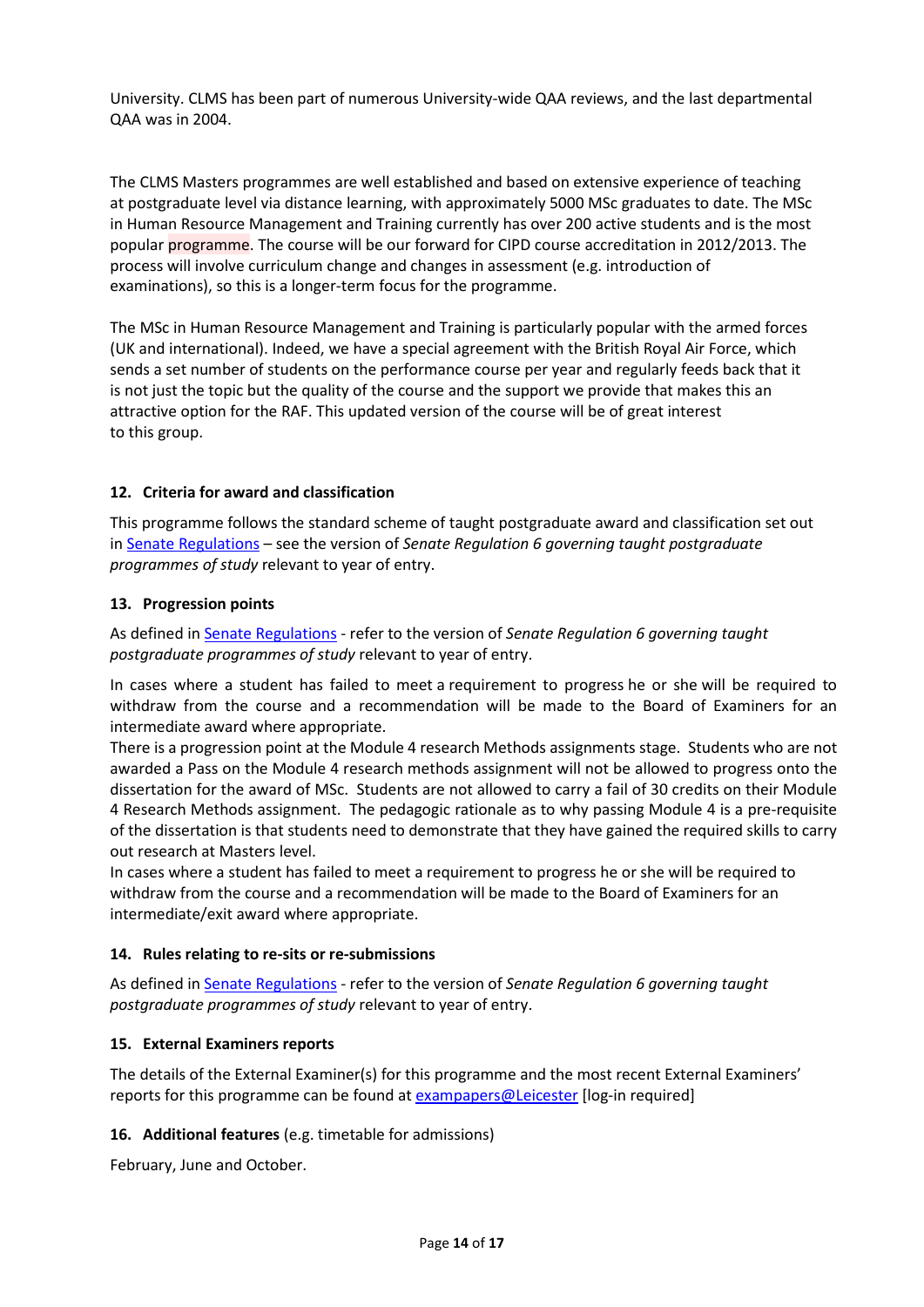

# **Programme Specification (Postgraduate) FOR ENTRY YEAR: 2021/22**

**Date created:** 16/11/2020 **Last amended:** 16/11/2020 **Version no.** 1

# **Appendix 1: Programme structure (programme regulations)**

The University regularly reviews its programmes and modules to ensure that they reflect the current status of the discipline and offer the best learning experience to students. On occasion, it may be necessary to alter particular aspects of a course or module.

MSc in Human Resource Management and Training

#### **Credit breakdown**

| <b>Status</b>        | <b>Year long</b> | Semester 1 | Semester 2 | Other delivery<br>period |
|----------------------|------------------|------------|------------|--------------------------|
| Core taught          | 90 credits       | n/a        | n/a        | n/a                      |
| Optional             | 30 credits       | n/a        | n/a        | n/a                      |
| Dissertation/project | 60 credits       | n/a        | n/a        | n/a                      |
|                      |                  |            |            | 180 credits in total     |

#### **Level 7/Year 1 2021/22**

#### Core modules

| Delivery period | Code   | <b>Title</b>                                | <b>Credits</b> |
|-----------------|--------|---------------------------------------------|----------------|
| Choose an item. | LM7500 | Employee Development and Workplace Learning | 30 credits     |
| Choose an item. | LM7505 | <b>Managing Human Resources</b>             | 30 credits     |
| Choose an item. | LM7503 | Research Methods                            | 30 credits     |
| Choose an item. | LM7504 | Dissertation                                | 60 credits     |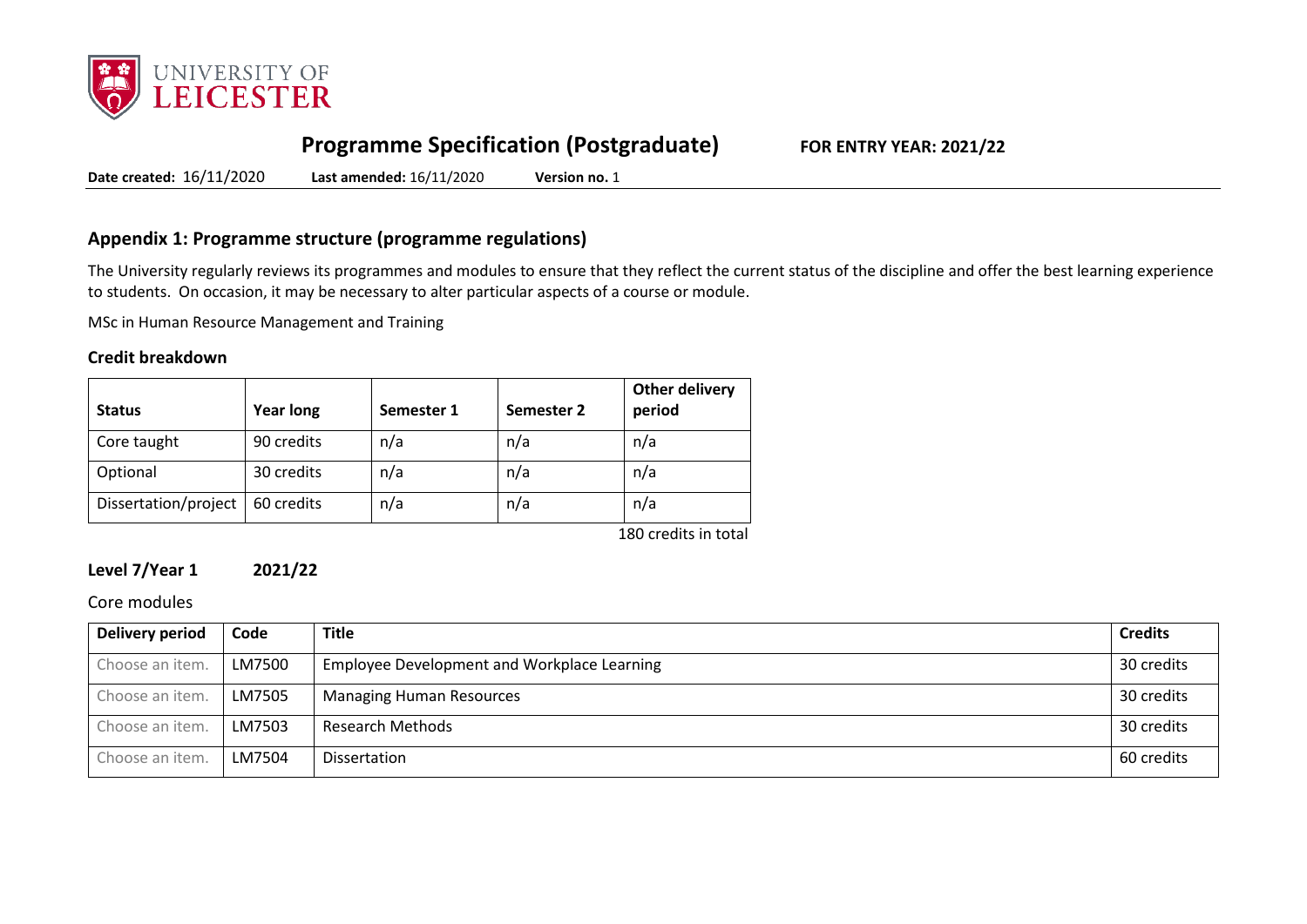# **Notes**

N/A

# Option modules

| Delivery period | Code   | <b>Title</b>                                                                   | <b>Credits</b> |
|-----------------|--------|--------------------------------------------------------------------------------|----------------|
| Choose an item. | LM7607 | Changing Nature of Skills, Production, Performance and Competitiveness         | 30 credits     |
|                 | LM7603 | Implementing Improvements in Organisational Performance                        | 30 credits     |
| Choose an item. | LM7606 | The Global Context of Human Resource Development and Human Resource Management | 30 credits     |

#### **Notes**

This is an indicative list of option modules and not definitive of what will be available. Option module choice is also subject to availability, timetabling, student number restrictions and, where appropriate, students having taken appropriate pre-requisite modules.

# **Level 7/Year 2 2022/23**

# Core modules

| <b>Delivery period</b> | Code   | <b>Title</b>                                | <b>Credits</b>     |
|------------------------|--------|---------------------------------------------|--------------------|
| Choose an item.        | LM7500 | Employee Development and Workplace Learning | Choose an<br>item. |
| Choose an item.        | LM7505 | <b>Managing Human Resources</b>             | Choose an<br>item. |
| Choose an item.        | LM7503 | <b>Research Methods</b>                     | Choose an<br>item. |
| Choose an item.        | LM7504 | Dissertation                                | Choose an<br>item. |

#### **Notes**

n/a